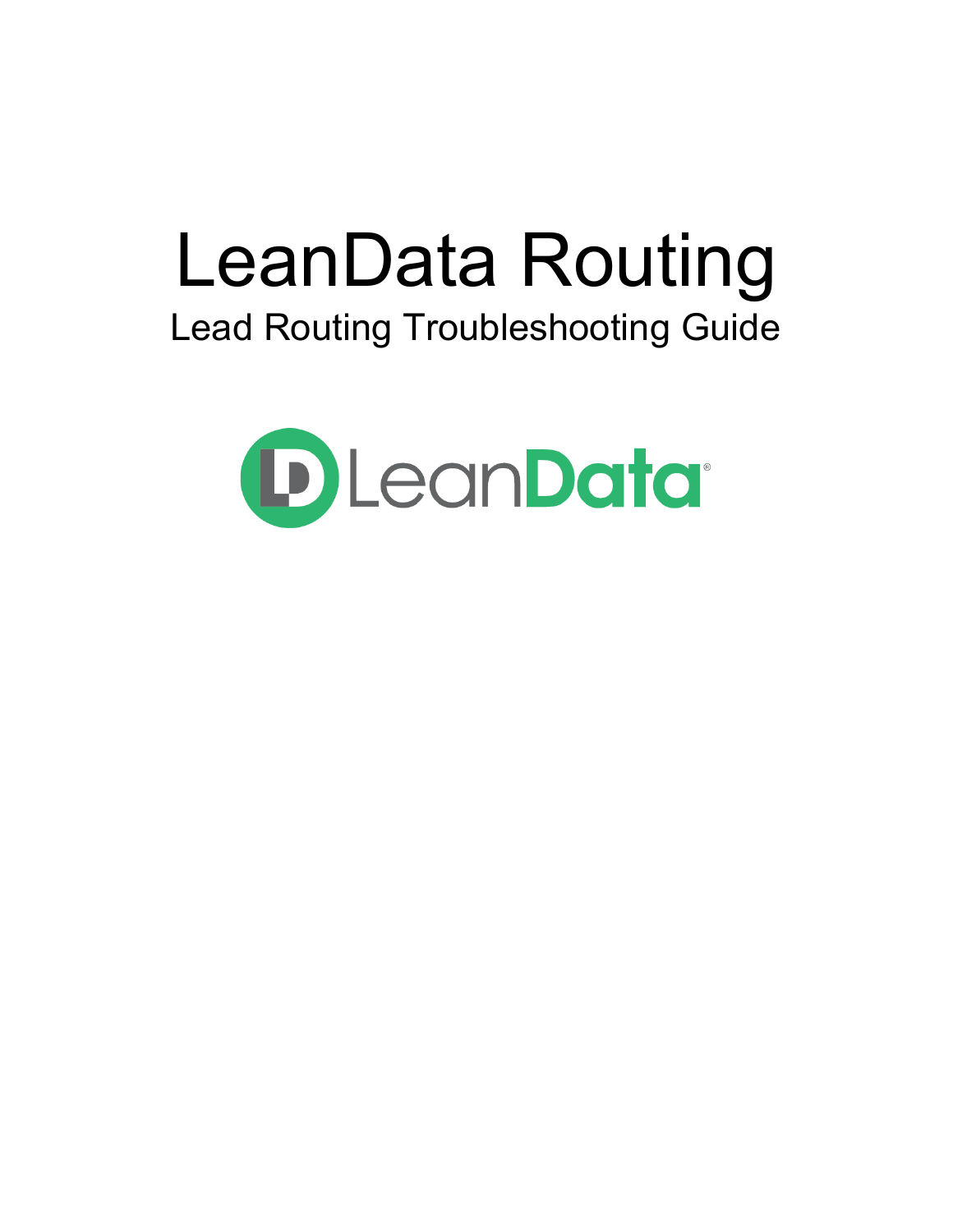

| <b>Overview</b>                            |              |
|--------------------------------------------|--------------|
| <b>Entry Conditions on the Lead Router</b> | $\mathbf{2}$ |
| <b>LeanData Job Status</b>                 | 4            |
| <b>Check for Backlogged Records</b>        | 5            |

© 2020 LeanData Inc. All rights reserved. LeanData is a registered trademark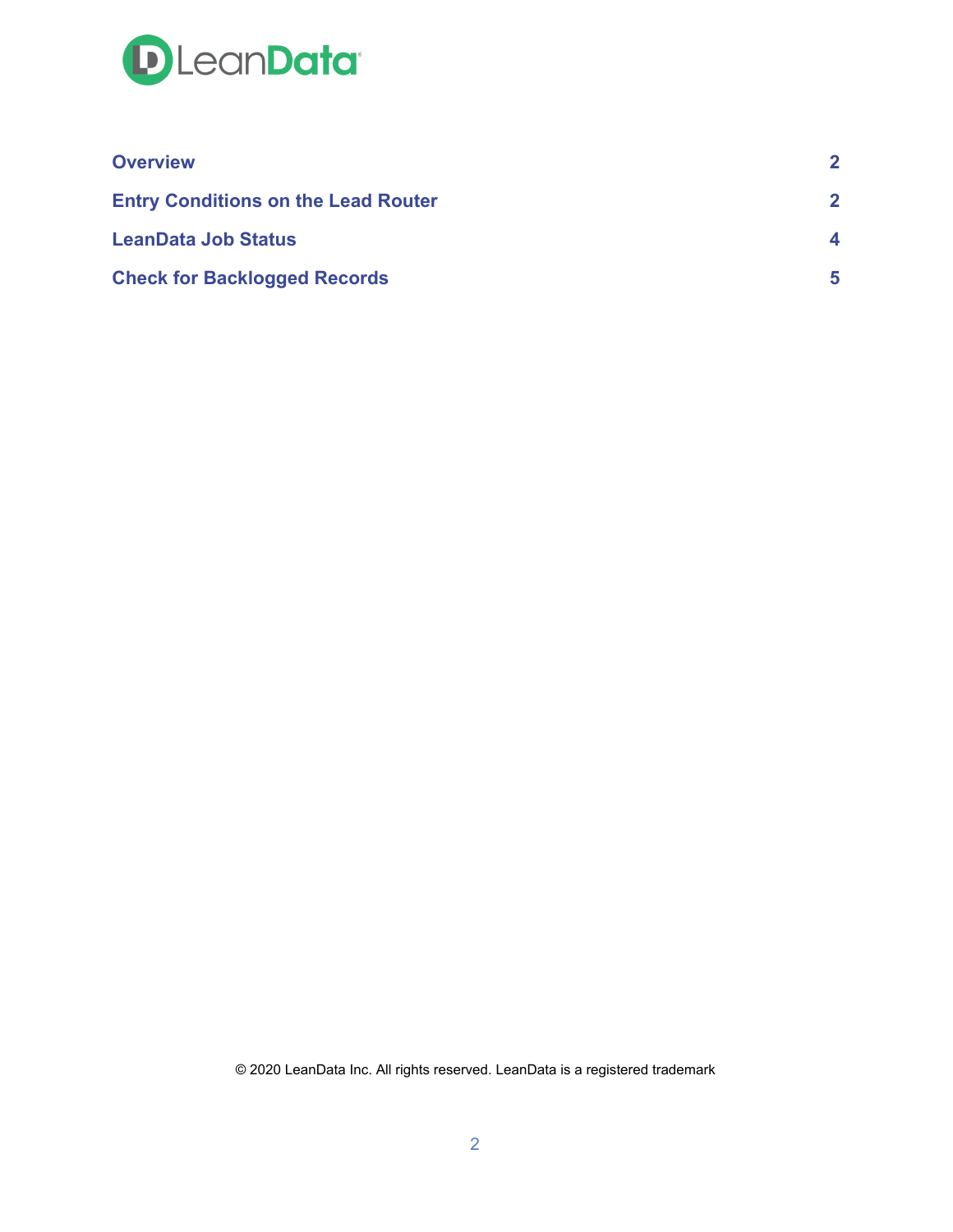

### **Overview**

There are a number of things that can happen to a Lead prior to being routed by LeanData. If your Lead is not processing as expected, there are some things you can check:

- Entry Conditions on the Lead Router
- LeanData Job Status
- Backlogged Records

## <span id="page-2-0"></span>Entry Conditions on the Lead Router

The New Lead or Updated Lead entry nodes in Flowbuilder can have rules and filtering logic that affects which Leads can be routed by the node. Check to see if your Lead has met the triggering conditions. It is a recommended best practice to create a test lead to make sure the routing conditions are working as intended.

| <b>D</b> LeanData                                                                                                                                                                                                                                                         |      |                                                                                               |                                                                                                                                                                                                                                                                                                                                                     |
|---------------------------------------------------------------------------------------------------------------------------------------------------------------------------------------------------------------------------------------------------------------------------|------|-----------------------------------------------------------------------------------------------|-----------------------------------------------------------------------------------------------------------------------------------------------------------------------------------------------------------------------------------------------------------------------------------------------------------------------------------------------------|
| 全<br>Home                                                                                                                                                                                                                                                                 | LIVE | Vacation Test- May 1, 2019 2:19 PM                                                            | $\mathbf G$<br>Save & Deploy<br>Validate<br>Close<br>Save As                                                                                                                                                                                                                                                                                        |
| Matching                                                                                                                                                                                                                                                                  |      |                                                                                               | $\begin{picture}(20,20) \put(0,0){\line(1,0){15}} \put(15,0){\line(1,0){15}} \put(15,0){\line(1,0){15}} \put(15,0){\line(1,0){15}} \put(15,0){\line(1,0){15}} \put(15,0){\line(1,0){15}} \put(15,0){\line(1,0){15}} \put(15,0){\line(1,0){15}} \put(15,0){\line(1,0){15}} \put(15,0){\line(1,0){15}} \put(15,0){\line(1,0){15}} \put(15,0){\line(1$ |
| <b>O</b> Routing<br>Leads<br>FlowBuilder<br>Routing Insights<br>Audit Logs<br>Deployment History<br>One-Time Routing<br>Advanced Settings<br>$\rightarrow$<br>Contacts<br><b>Accounts</b><br>Opportunities<br>$\rightarrow$<br><b>Territory Management</b><br>Round Robin |      | Updated<br>Lead<br>Review the conditions in the entry nodes and see if the records meet them. | $\begin{array}{c} \triangle \\ \text{Decisi} \end{array}$<br>New Lead<br>$\overbrace{\mathsf{Active}}$<br>$\begin{array}{c} \hline \ \hline \ \hline \end{array}$ Time-B.<br>Edge 2; Edge 3; Edge<br>Insert<br>L2A<br>Match<br>Node<br>Match<br>Route to<br>Territory                                                                               |
| <b>III</b> Attribution                                                                                                                                                                                                                                                    |      |                                                                                               |                                                                                                                                                                                                                                                                                                                                                     |
| $\boxed{\qquad \qquad}$ View                                                                                                                                                                                                                                              |      |                                                                                               |                                                                                                                                                                                                                                                                                                                                                     |
| Admin<br>$\rightarrow$                                                                                                                                                                                                                                                    |      |                                                                                               |                                                                                                                                                                                                                                                                                                                                                     |

#### **To view the details of the New Lead or Update Lead nodes:**

- 1. Open the LeanData application in Salesforce.
- 2. On the side menu, click on Routing to expand the menu.
- 3. Click on Leads (or Contacts, Accounts, or Opportunities as needed).
- 4. Click on Routing Insights. The routing flow displays in a non-editable version that can be reviewed. Double-click on the New Lead and/or Update Lead nodes and check for filters or rules that would prevent the Lead from routing.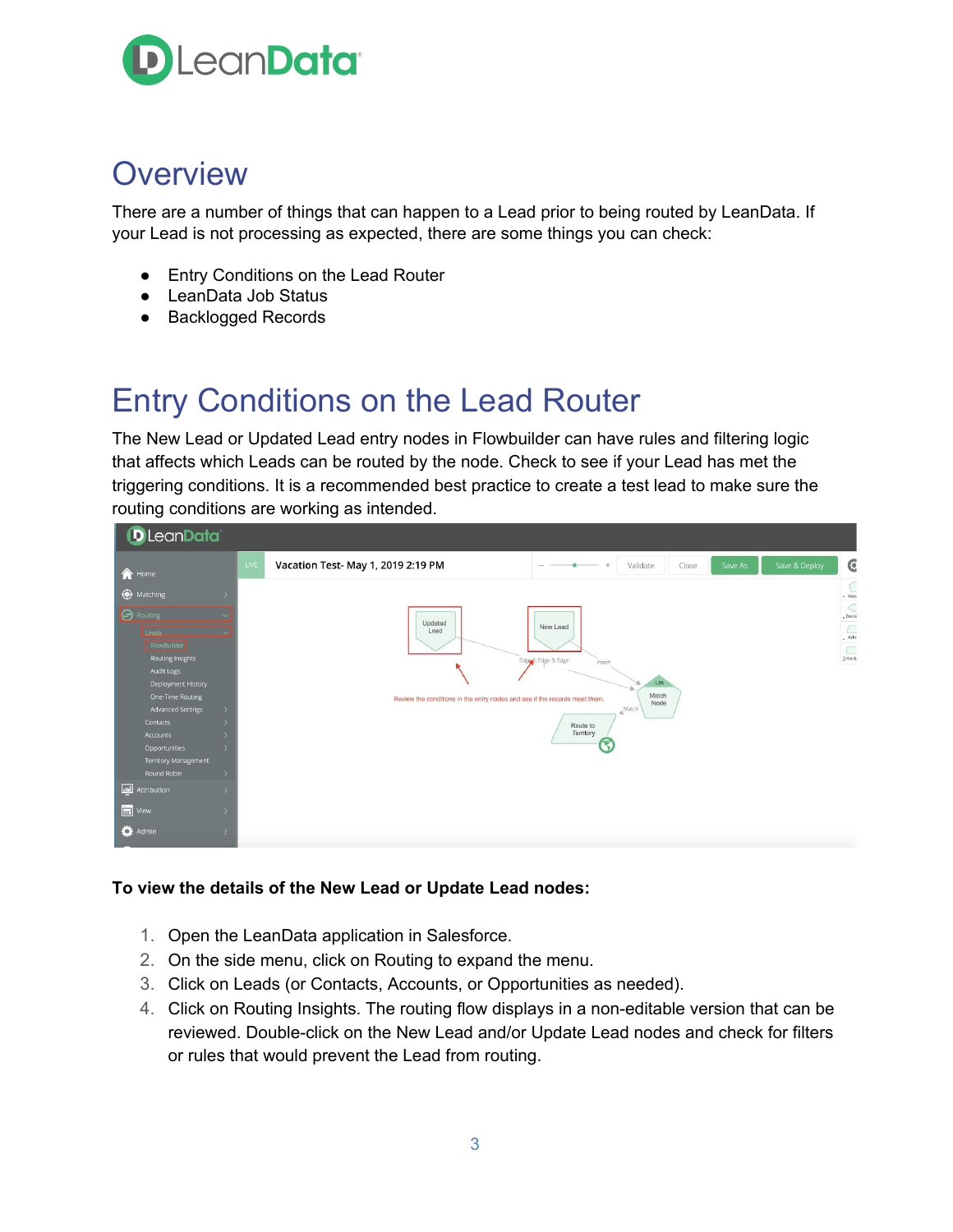

### <span id="page-3-0"></span>LeanData Job Status

For the next step, check the LeanData Job Status. When checking the job status, please note that there are a few different status options that can be displayed.

#### **To check the LeanData Job Status:**

- 1. Open the LeanData application in Salesforce.
- 2. On the side menu, click on Admin to expand the menu.
- 3. Click on Settings and check the status of the LeanData Job.

Please see the definitions of each below:

- **Running**: Queued, Preparing, Processing: Queued, Preparing, Processing
- **Running - Delayed**: Processing but there are backlogs. LeanData jobs are 12 hours behind processing
- **Holding**: If there are 5 currently running apex jobs and LeanData needs to wait until one of those 5 slots becomes available
- **Aborted (job needs to be restarted)**: Aborted. Your salesforce instance has hit the governor limits and LeanData was unable to place the jobs in the queue to be processed.
- **Failed**: Failed please check the apex job for error message and contact IT
- **Not Running**: LeanData's jobs are not running at all. Please check the Salesforce Apex job Queue and remove the non-essential jobs. Restart the LeanData scheduler

| Home<br>$\bigcirc$<br>Matching<br><b>e</b> Routing<br><b>III</b> Attribution<br><b>THE View</b><br>Admin<br>Settings<br>Permissions<br><b>Routing Usage</b><br>$\bigcirc$ Help | <b>Settings</b><br>Use this area to perform actions as discussed with your LeanData Customer Success Team<br>Restart LeanData Scheduler Job<br>Only restart LeanData scheduler job as indicated by your LeanData Customer Success Team.<br>Note: The user who restarts the job will be the user of record for LeanData system actions.<br>LeanData Job Status: Running<br>LeanData Integration User: Stephen Test Switchenko<br>Last Record Processed: 07/30/2019 06:15:23 AM ( approximately 1 days ago )<br><b>Restart Scheduler</b> | <b>Monitoring Alerts</b><br>Enter email addresses (comma separated) where LeanData monitoring alerts should go.<br>Copy LeanData operations on monitoring alerts.<br>Save Email List                  |  |  |  |  |
|--------------------------------------------------------------------------------------------------------------------------------------------------------------------------------|----------------------------------------------------------------------------------------------------------------------------------------------------------------------------------------------------------------------------------------------------------------------------------------------------------------------------------------------------------------------------------------------------------------------------------------------------------------------------------------------------------------------------------------|-------------------------------------------------------------------------------------------------------------------------------------------------------------------------------------------------------|--|--|--|--|
|                                                                                                                                                                                | LeanData Configuration<br>This is to upload LeanData configuration as provided by your Customer Success Team. Only<br>upload files that are provided by LeanData Customer Success<br>Custom Settings and Graph Last Updated: 7/1/2019 Select and upload a LeanData<br>configuration file (as provided by LeanData Customer Sucess)<br>Download<br>Upload                                                                                                                                                                               | Pull Latest LeanData Configuration<br>Synchronize LeanData Platform with the latest configuration<br>Last Successful Sync: 07/01/2019 11:08:43 AM ( approximately 30 days ago )<br>Sync Configuration |  |  |  |  |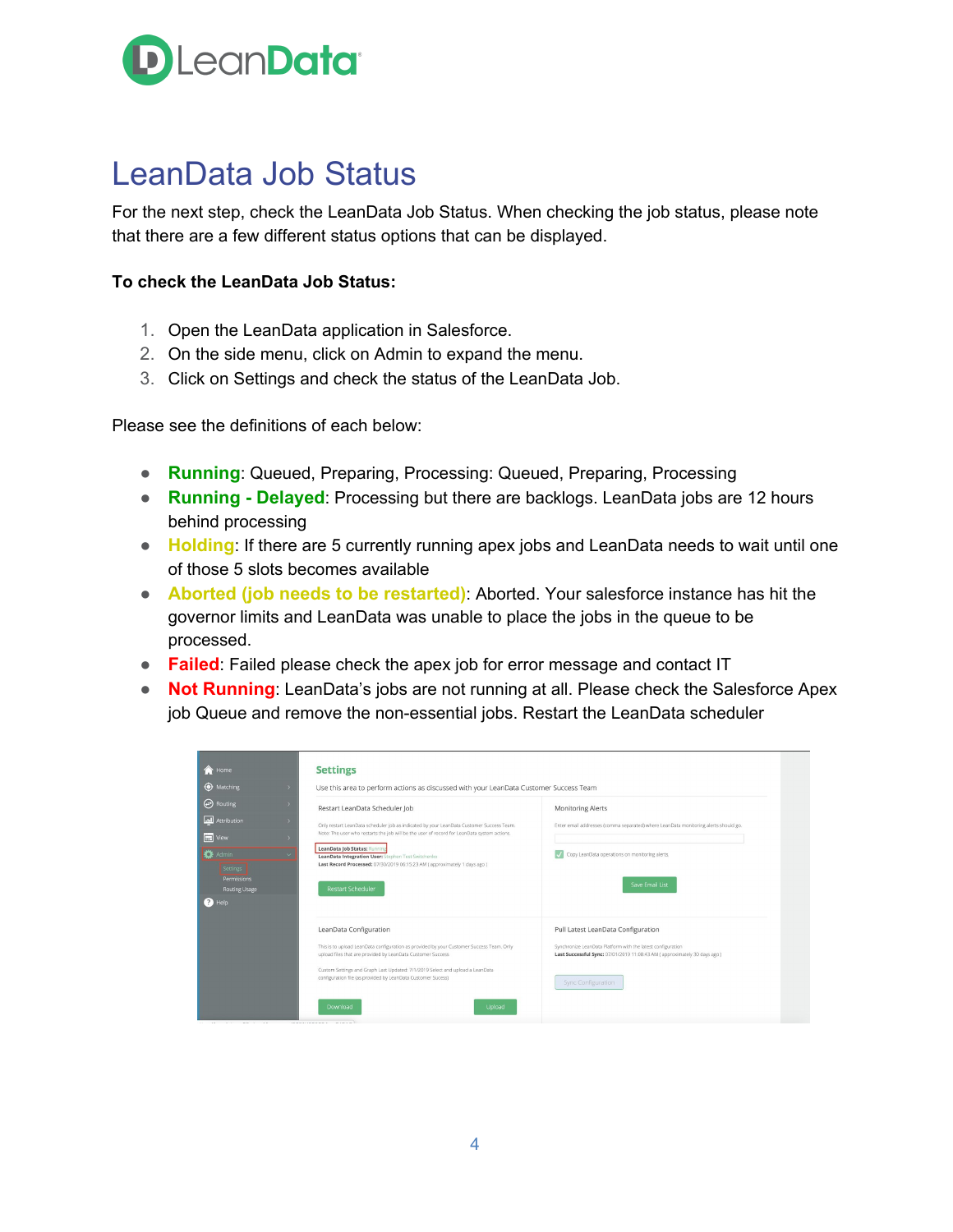

If LeanData's Job Status is Not Running, Failed, or Aborted, see if you can restart the scheduler. After you restart the scheduler, wait a few minutes and see if the Job Status changes to Running.

If LeanData's Job Status is Running-Delayed, follow the steps below to see if there is a backlog of records pending action. (There can still be a backlog of records if LeanData's Job Status is Running. The difference is that the backlog will take less than 12 hours to clear out)

### <span id="page-4-0"></span>Check for Backlogged Records

To check if there is a backlog of records, you can use this SOQL Query in the Developer Console to see the amount of records pending action from LeanData:

SELECT COUNT(Id), LeanData Pending Action c FROM LeanData CC Inserted Object c GROUP BY LeanData Pending Action c

You can also use this SOQL Query in the Developer Console to view the specific record ids that are pending action from LeanData (You can change the end of the query to search for other pending actions such as tagging. Just replace "%routing%" with "%tagging%"):

SELECT LeanData\_\_Lead\_\_c FROM LeanData\_\_CC\_Inserted\_Object\_\_c WHERE LeanData Pending Action c LIKE '%routing%'

How to use a SOQL Query in the Developer Console:

| salesforce                                             | Search<br>Search                                                                                   | <b>G</b> Switch to Lightning Experience                                                                | Stephen Test Swi *                                            | <b>Content</b><br>Help<br>Setup  |
|--------------------------------------------------------|----------------------------------------------------------------------------------------------------|--------------------------------------------------------------------------------------------------------|---------------------------------------------------------------|----------------------------------|
|                                                        |                                                                                                    |                                                                                                        | My Profile                                                    |                                  |
| Chatter<br>Libraries Content<br>Home                   | Subscriptions LeanData<br>Accounts<br>$Leads +$                                                    |                                                                                                        | My Settings                                                   |                                  |
| <b>Create New</b>                                      | Stephen Test Switchenko<br>Wednesday July 31, 2019                                                 |                                                                                                        | Developer Console<br>Switch to Lightning Experience<br>Logout | <b>Summer '19 for Developers</b> |
| <b>Recent Items</b>                                    | <b>Hide Feed</b>                                                                                   |                                                                                                        |                                                               |                                  |
| Stephen Test Switchenko<br>Shirts                      | New Event<br><b>Post</b><br>More $#$<br>a.<br>File                                                 | Recommendations                                                                                        | More                                                          |                                  |
| the viges<br>Karen Qin<br>Joe Sanchez<br>Lance Machado | Share an update, @mention someone<br>Q<br>Sort By Latest Posts ~                                   | <b>Share</b><br><b>Download Salesforce</b><br>Run your business<br>from your phone with<br>Salesforce. |                                                               |                                  |
| Jorge Suarez<br>Pants                                  | the viges - Stephen Test Switchenko posted a link.<br>д                                            | Skio<br>$\overline{\phantom{a}}$<br><b>Walter Sogard</b>                                               |                                                               |                                  |
| Shorts<br>cola uk                                      | P LeanData changed Owner from Lance Machado to Karen Qin by                                        | Owned by you<br><b>O</b> Follow                                                                        |                                                               |                                  |
|                                                        | Round Robin.<br>/0021U000005VrB3QAK                                                                | cola uk<br>Owned by you<br><b>O</b> Follow                                                             |                                                               |                                  |
| Recycle Bin                                            | Comment · Like · Yesterday at 6:15 AM                                                              | cola test<br>Owned by you<br><b>O</b> Follow                                                           |                                                               |                                  |
|                                                        | Shirts - Stephen Test Switchenko posted a link.<br>ᇰ                                               | orange fanta<br>$\omega$<br>Owned by you<br><b>O</b> Follow                                            |                                                               |                                  |
|                                                        | P LeanData changed Owner from Karen Qin to Lance Machado by<br>Round Robin.<br>/0021U000005VrB2QAK |                                                                                                        |                                                               |                                  |
|                                                        | Comment · Like · Yesterday at 6:15 AM                                                              |                                                                                                        |                                                               |                                  |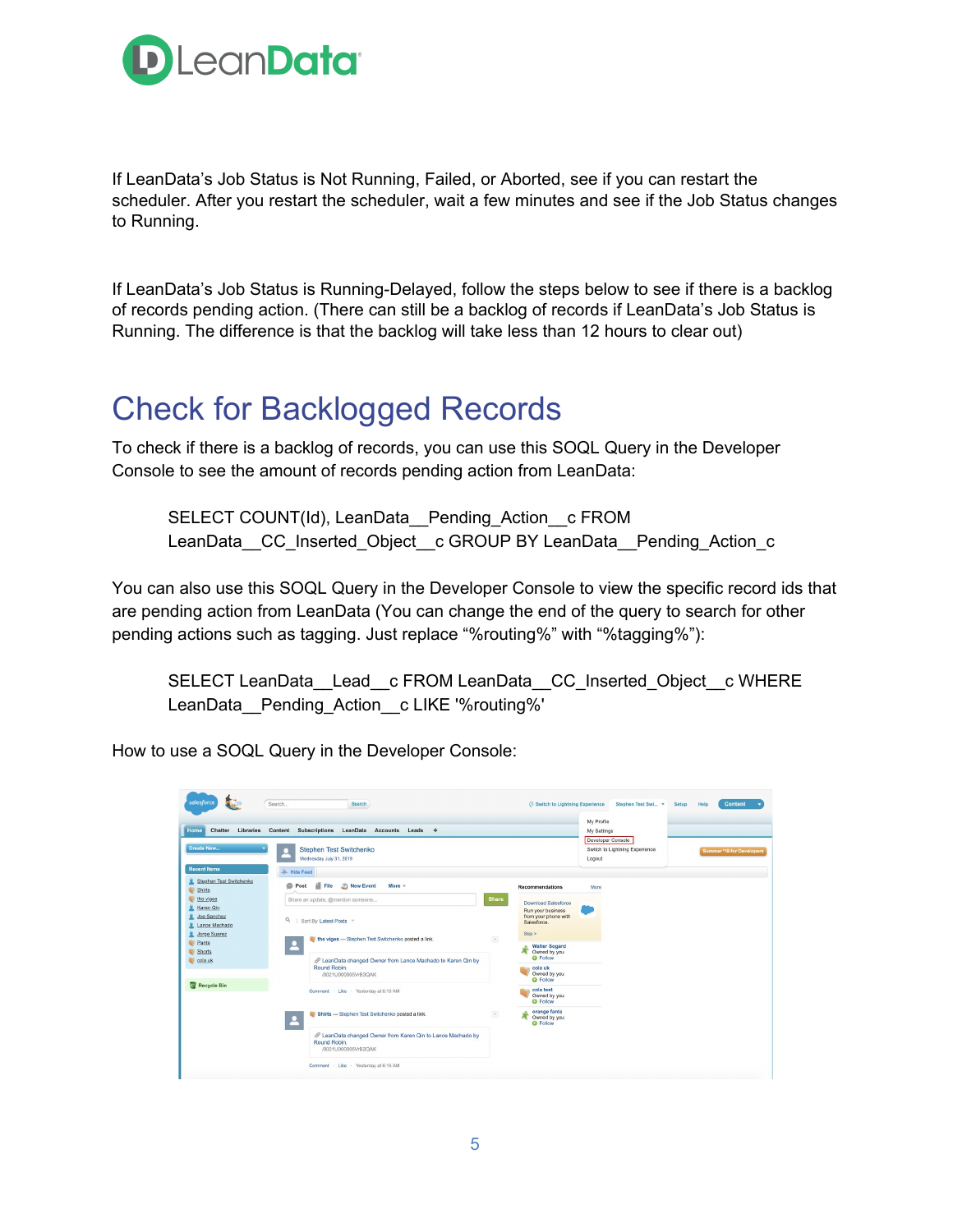

| Enter Your SOQL Query here and then click the "Execute Button"                                                                                                   |                            |     |
|------------------------------------------------------------------------------------------------------------------------------------------------------------------|----------------------------|-----|
| <b>Query Editor</b><br>Tests Checkpoints<br>View State<br>Progress<br>Problems<br>Logs                                                                           |                            | रिं |
| Enter SOQL or SOSL query: SELECT columns FROM type WHERE predicates   FIND what IN type FIELDS<br>RETURNING type(columns)[]<br>Any query errors will appear here | <b>History</b><br>Executed |     |
| Execute<br>Use Tooling API                                                                                                                                       |                            |     |

If LeanData's Job Status is Running and there is no backlog of records, there is likely too many apex jobs running in the Salesforce instance.

It is important to note that LeanData operates within Salesforce and our Apex jobs run alongside all of your other apps and processes. As a result, processing time will vary based on how many other Apex jobs/processes are running within your Salesforce alongside LeanData.

If there are several other Apex Jobs running that take up all of the available Apex processing job slots, LeanData's jobs can temporarily be deprioritized. This means that LeanData processing can be delayed as the other jobs are preventing LeanData from running our jobs in a timely manner. Consequently, the processing of new and updated Leads, Contacts & Accounts would become delayed until enough job slots have opened up for LeanData to resume normal processing.

As long as LeanData Job Status is running, records will be processed within due time. You can check on the apex jobs are running in a Salesforce instance from the apex jobs section in Salesforce.